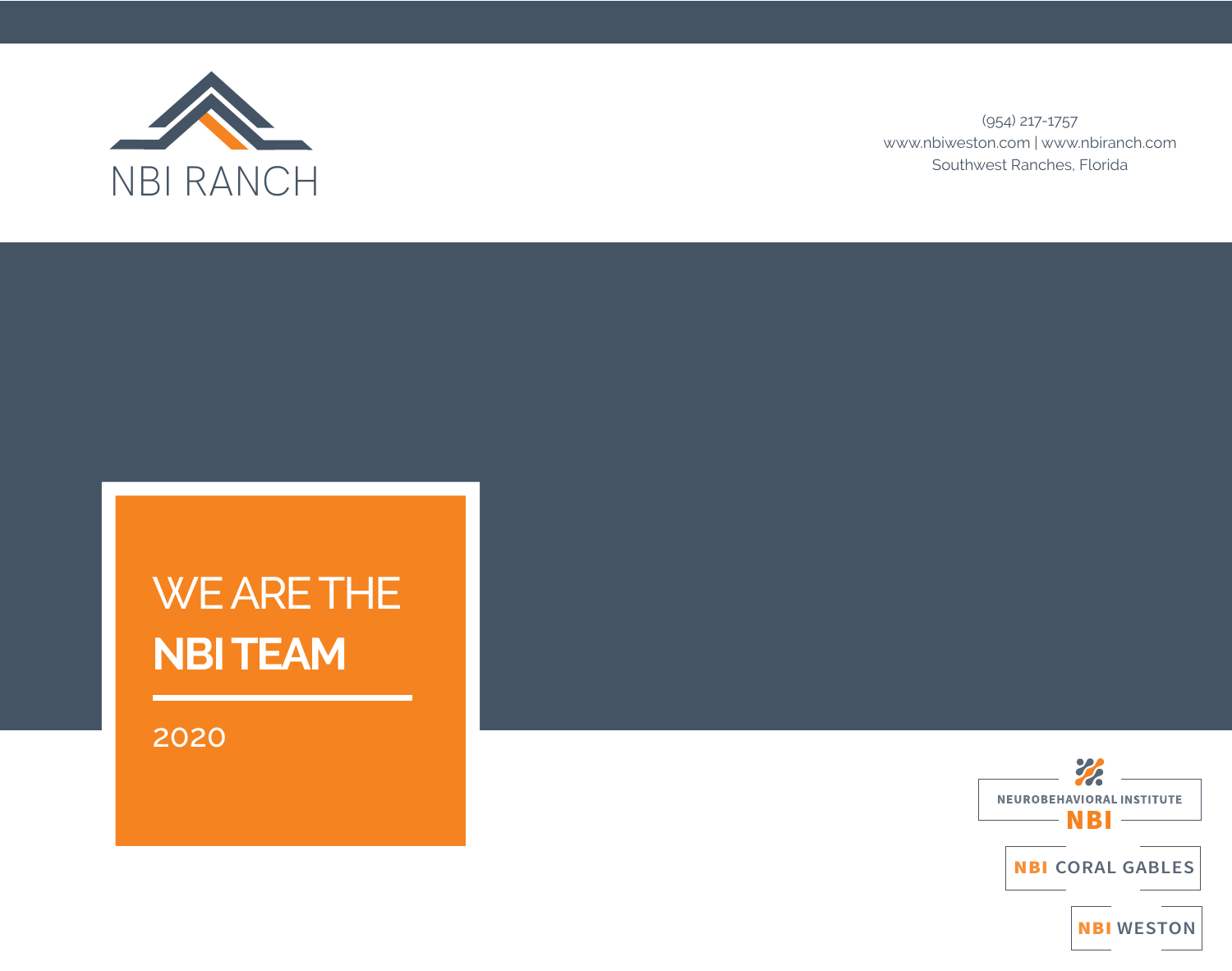#### **ABOUT NBI RANCH**

Founded in 2000 by Drs. Katia Moritz and Jonathan Hoffman, NBI is a internationally known clinic assisting individuals and families locally and from around the world. Services are available to children, adolescents and adults in English, Spanish, Portuguese and Afrikaans. NBI specializes in evidence-supported treatment for Anxiety and Obsessive-Compulsive Related Disorders and other psychological conditions.

NBI utilizes evidence supported treatments provided by an experienced clinical team. Our goal is to make significant and lasting positive change in the life of our patients and their families.



A supportive living experience that complements intensive treatment for Anxiety and Obsessive-Compulsive Related Disorders.



#### **NBI RANCH IS WHERE TREATMENT COMES TO LIFE**

Daily activity plans are created by each resident's clinical team and put into practice upon returning to the Ranch before and after intensive treatment.

Wellness enhancing activities include: equine therapy, nutrition counseling, CBT yoga, organic gardening, life planning and career counseling, executive functioning training and more.



Southwest Ranches, Florida. Nearby NBI Weston main office Residential Counselors on-site 24/7 Guided community outings

#### **NBI RANCH**



Jonathan Hoffman, Ph.D., ABPP E. Katia Moritz, Ph.D., ABPP

Chief Clinical Officers and Founders Board Certified in Behavioral and Cognitive Psychology Scientific & Clinical Advisory Board of IOCDF

*Published authors in Anxiety, Autism, OCD & related disorders Over 30 years of experience treating highly complex cases.*





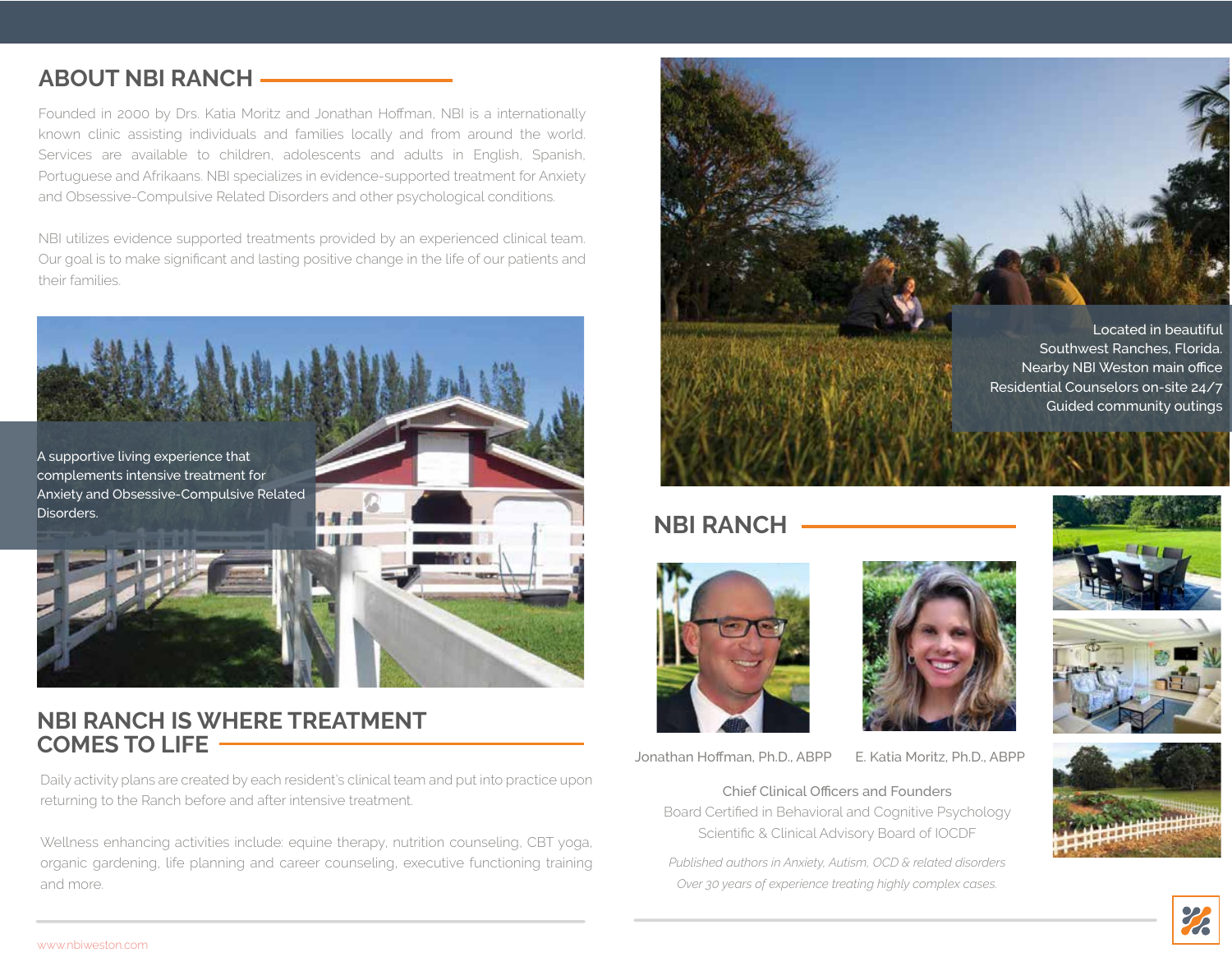When intensive outpatient treatment isn't enough, we offer the NBI Ranch for residential support for those 18 years and older.

NBI Ranch provides structure, life skills, social support and engaging activities complementing intensive treatment. We are located in beautiful Southwest Ranches, Florida near Miami and Fort Lauderdale.

Live **#OCFREE**

#### **NBI OFFERS:**

- **•** Assessments and diagnostics
- Intensive treatment programs
- Child, teen and adult treatment
- CBT, DBT, Executive Function training, ABA
- Telehealth (intensive virtual programs)
- **Intensive parent and family training**
- Residential support at NBI Ranch
- Nutritional counseling
- Diagnostic psychological testing
- **•** Services in English, Spanish, Portuguese & Afrikaans

#### Contact us for informaton about NBI and NBI Ranch.

954-217-1757 | www.nbiweston.com 2233 North Commerce Parkway Suites 1 & 3. Weston, Fl 33326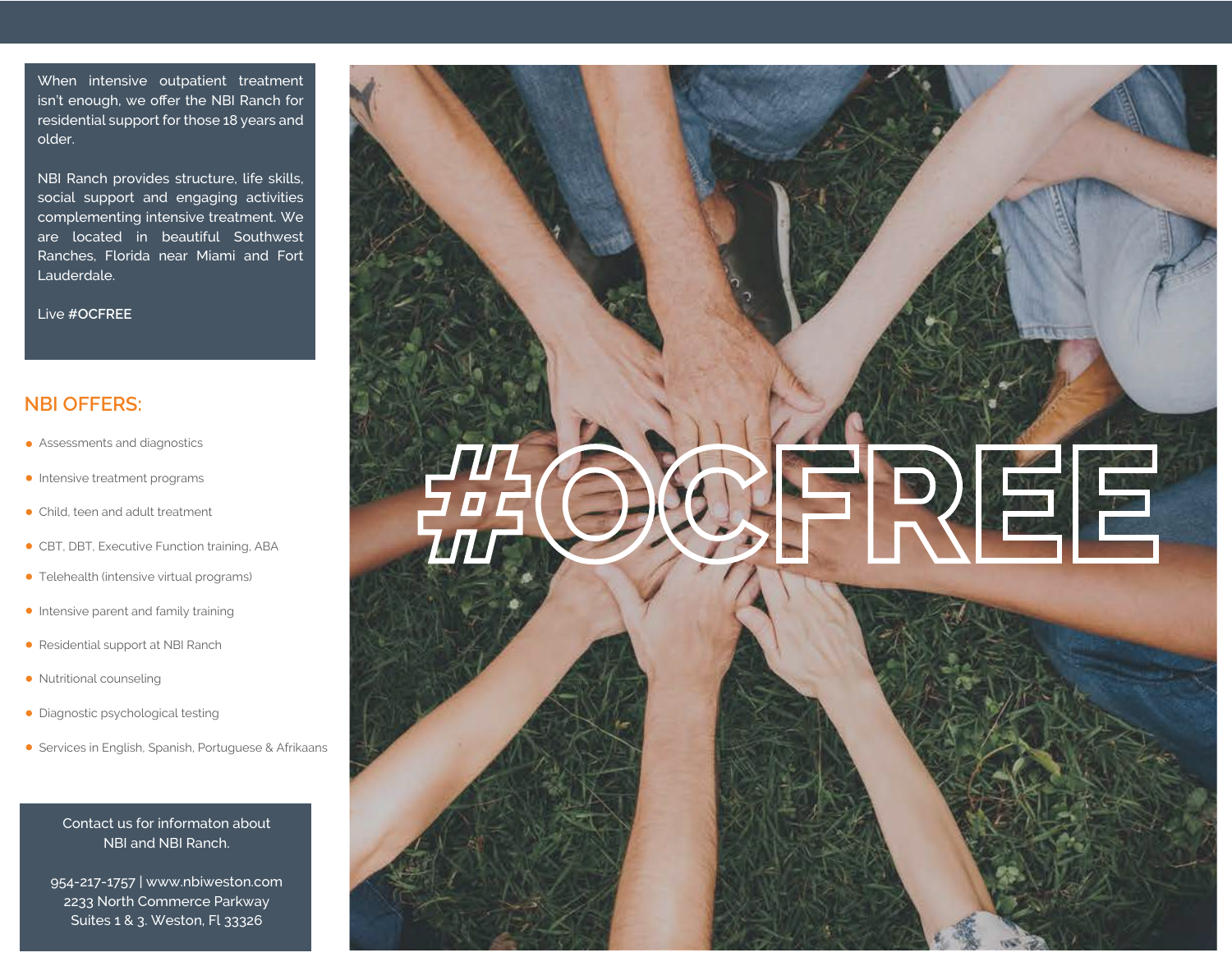## **SERVICES**



### WE TREAT

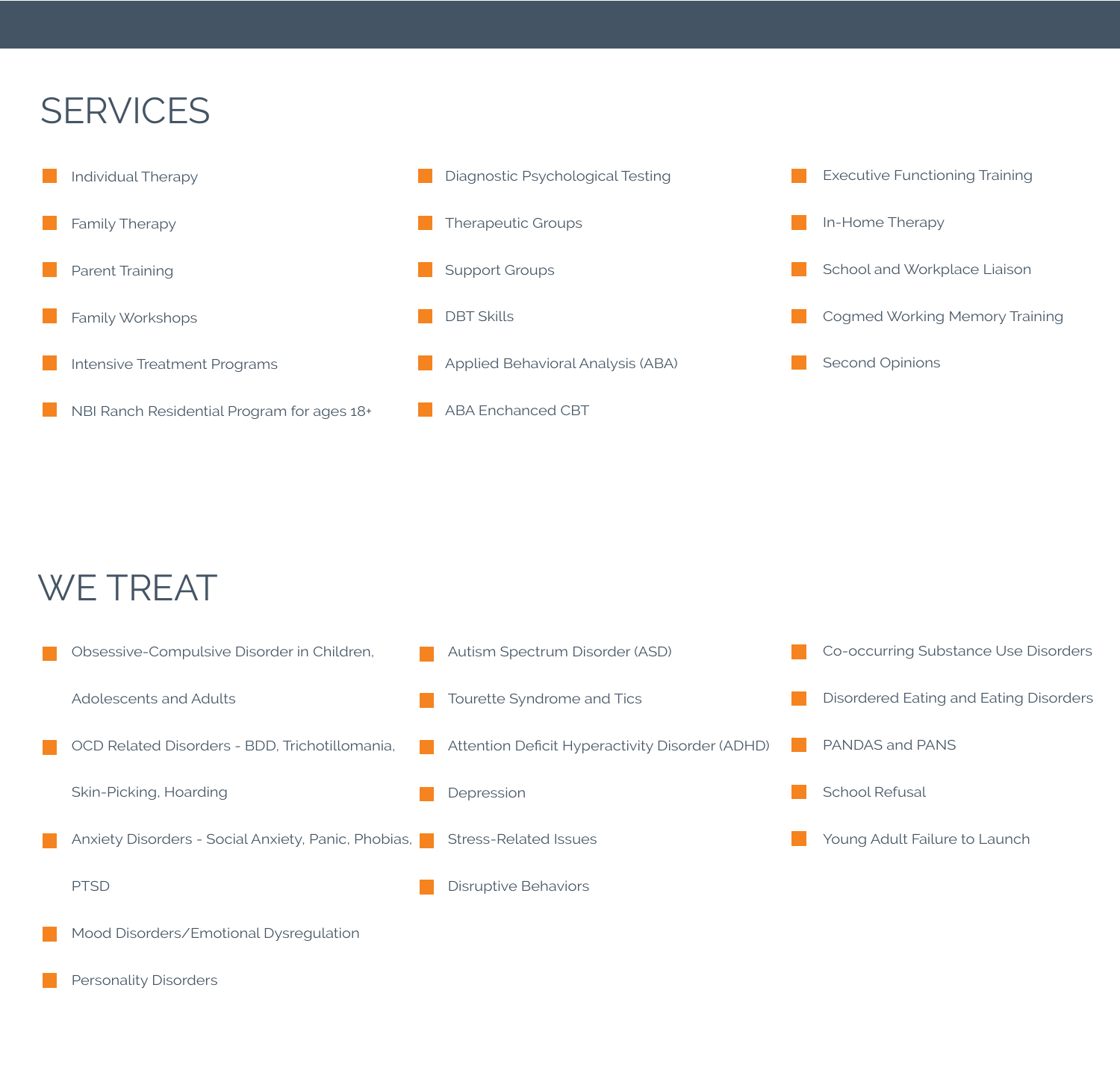Licensed Psychologists Board Certified in Cognitive and Behavioral Psychology

**E. KATIA MORTIZ, Ph.D., ABPP JONATHAN H. HOFFMAN, Ph.D., ABPP**